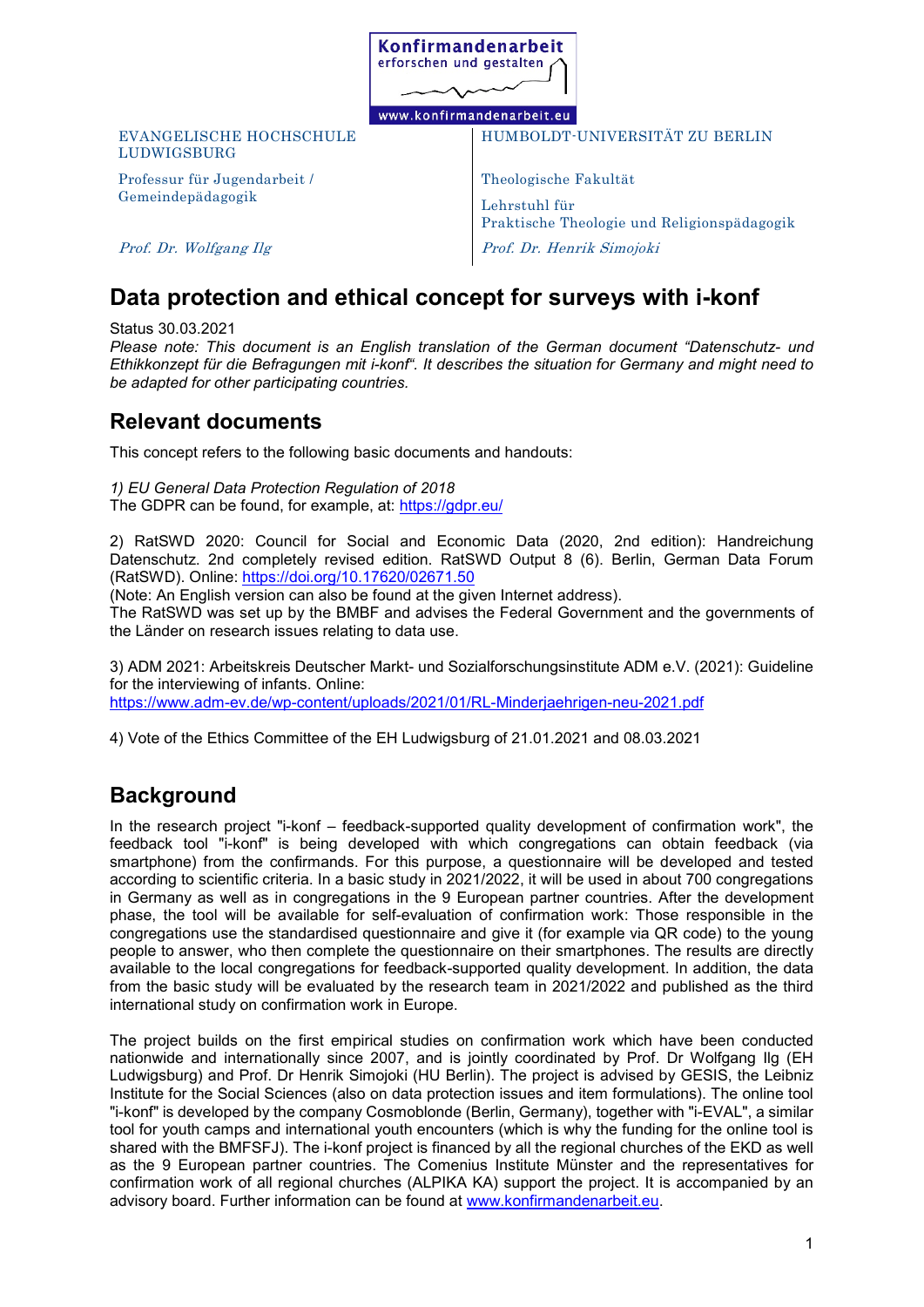As in previous studies on confirmation work, the respondents are full-time and voluntary staff on the one hand and confirmands on the other. There are two survey periods: t1 at the beginning of the confirmation (in autumn before confirmation), t2 shortly before confirmation, i.e. in spring or early summer. The confirmands are 13 or 14 years old at the time of the survey.

The ethics committee of the EH Ludwigsburg has examined the concept presented here and on 8 March 2021 informed in a statement that it considers the "implementation to be ethically unobjectionable".

This assessment is based on the following regulations:

## **1) No personal data will be collected**

The collection of data must always be carried out with a high degree of sensitivity. This is particularly the case when personal data is involved. Therefore, personal data will not be collected in the surveys with i-konf.

According to Art. 4 No. 1 GDPR, "'personal data' means any information relating to an identified or identifiable natural person ('data subject'); an identifiable natural person is one who can be identified, directly or indirectly, in particular by reference to an identifier such as a name, an identification number, location data, an online identifier or to one or more factors specific to the physical, physiological, genetic, mental, economic, cultural or social identity of that natural person".

Data are therefore always considered personal if they can be assigned to a natural person (possibly also with a certain amount of effort). If such an assignment is made impossible due to the anonymisation of the data, it is not personal data (cf. RatSWD 2020, 9). The GDPR does not apply to non-personal data.

In the studies on confirmation work, neither the name nor the contact details of the respondents are collected. The IP address of the end device used is also not stored. However, certain socio-demographic questions are included, the combination of which could lead to conclusions about certain people. These are the following questions (the indication CM... denotes the respective item code):

- CM01: Gender
- CM02: Age
- CM05: Are you baptised?
- CM07: Type of school
- CM32: Were both your parents born in Germany?
- CM13: Are you attending religious education classes this school year?

In addition, the 2021/2022 survey asks for an anonymous code (CM14) as shown. The purpose of the anonymous code is solely to establish an allocation of questionnaires between the surveys t1 and t2. Such a code will not be included in the i-konf tool after the study has been carried out, as the tool does not allow a direct allocation of questionnaires between t1 and t2.



With the conception of the project presented here, it is achieved that no personal data is available at any point. For this purpose, different levels have to be distinguished: The level of the locally responsible persons (1) and the level of the overall research-based evaluation (2).

1) The survey is carried out with the tool i-konf. This tool enables those responsible for the local confirmation group (and, if used, the umbrella organisations created by them, for example a local association of church congregations) to directly evaluate the data collected. The online tool i-konf is programmed in such a way that the above-mentioned data is only evaluated univariately, but cannot be assigned to specific answers. If you have a group with 15 boys and one girl, you will receive statistics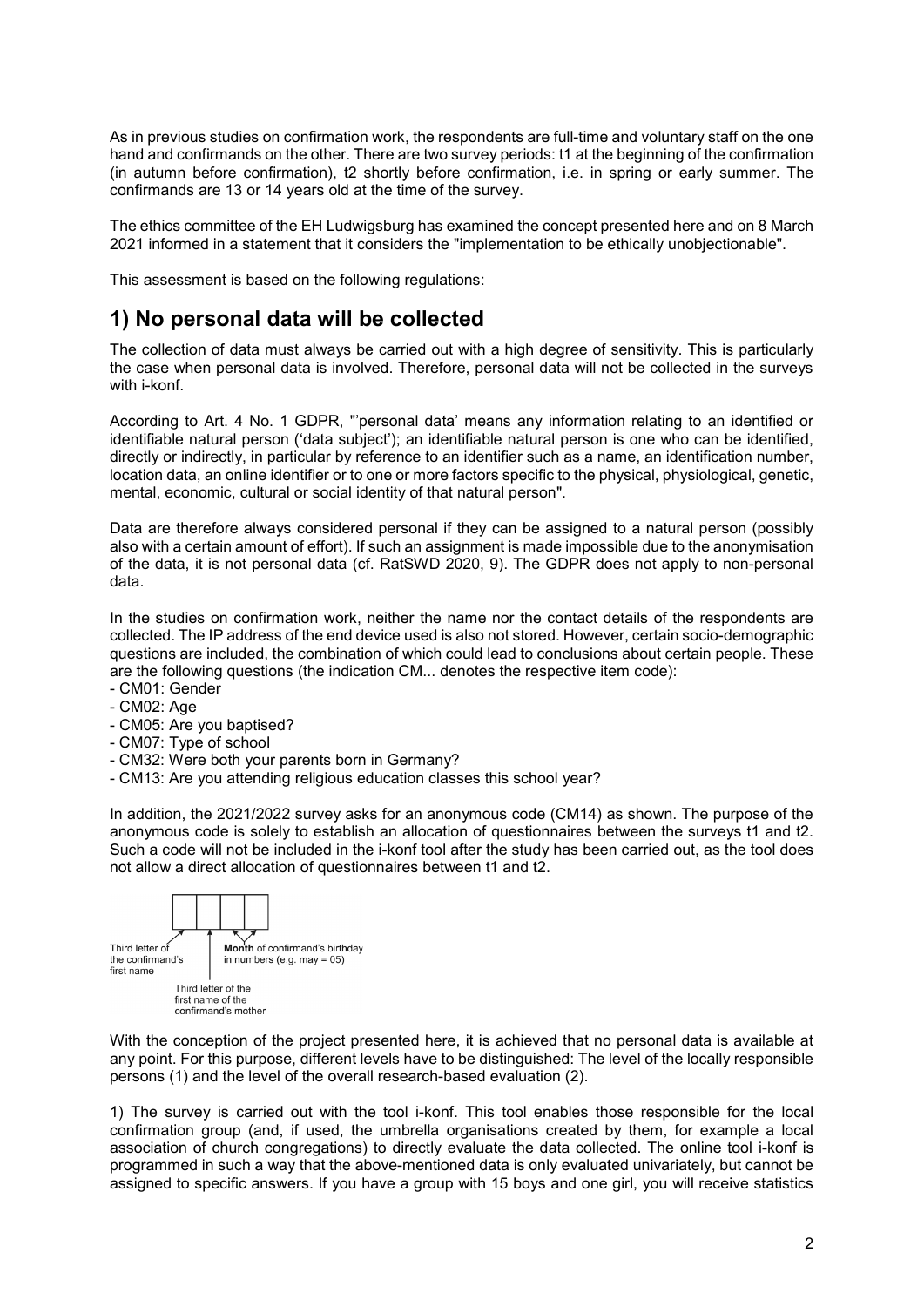on the gender distribution, but no allocation of the answers to the gender of the respondents. It is therefore impossible to identify the questionnaire answers of the one girl.

2) For the research-based evaluation, the total data collected will be made available to the research team in the form of a csv file, which also contains the socio-demographic data. This data will be analysed in a data set with probably about 10,000 interviewed confirmands. Even by combining all the abovementioned data, it is not possible to draw conclusions about a specific person, especially as the scientific management only has the contact details of the responsible group leaders, but at no time the names of the individual confirmands (the young people are only approached via the group leaders and not directly).

Technical and organisational measures are taken to ensure that the congregations cannot be linked with the returned answers of the respondents from the congregations, or only with excessive effort. In particular, the names and contact details of the participating parishes will not be made available to anyone outside the context of the project.

This approach to anonymising the data is in line with the considerations of the GDPR as set out in recital 26 GDPR, sentences 5+6:

*"The principles of data protection should therefore not apply to anonymous information, namely information which does not relate to an identified or identifiable natural person or to personal data rendered anonymous in such a manner that the data subject is not or no longer identifiable. This Regulation does not therefore concern the processing of such anonymous information, including for statistical or research purposes."*

### **2) Active consent from the parents is obtained**

The GDPR stipulates the need for consent only for the case that personal data are processed. Since the project does not involve personal data in the sense of the GDPR, the GDPR provisions do not apply. Therefore, from a data protection perspective, consent to the processing of personal data is not initially required.

However, it is sensible and necessary that the principle of "informed consent" is nevertheless applied in the surveys. At the beginning of the survey, respondents are informed that participation is voluntary. In addition, detailed information is given about the framework in which the survey takes place, how it is evaluated and what purpose it serves. For this purpose, extensive information about the research<br>project, the use of data and the complete questionnaires are provided at project, the use of data and the complete questionnaires are provided at <https://konfirmandenarbeit.eu/informationen-fuer-befragte/> before the survey begins. Confirmands and parents can therefore obtain comprehensive information here at any time. Parents in Germany will receive the following information:

In order to ensure and improve the quality of confirmation work, the confirmands should have the *opportunity to give feedback at the beginning and end of their confirmation time. The online tool "i-konf" is used for this purpose, where questions are answered via a mobile internet page, for example about the experience of the confirmation time, but also about the life background of the young people (age, type of school, family, etc.). Those responsible for the local groups of confirmands can call up the group*  results directly; in addition, the overall data is evaluated nationwide and internationally. It is not personal *data, because no answer can be assigned to a specific person. The data is stored on a German server and all legal requirements are observed. The project leaders Prof. Dr. Wolfgang Ilg (Protestant University of Applied Sciences Ludwigsburg) and Prof. Dr. Henrik Simojoki (Humboldt University Berlin) are jointly responsible for the data collection. Contact details, questionnaires and further information are available at www.konfirmandenarbeit.eu. No one is obliged to complete the survey. If you do not agree to your child taking part in the survey, you can tell the person in charge of the confirmation group (if necessary also after giving consent) or you can tell your child that he or she will simply not take part in the survey - filling in the questionnaire is optional at any time.*

The consent of the respondents is collected at the beginning and can be terminated at any time. However, it is not technically possible to subsequently delete data that has already been sent, as once sent there is no longer any possibility of attributing it to the respondent.

Since the confirmands are mostly under 14 years of age, at least at the time of the survey t1, the consent of the parents or legal guardians is also obtained for the survey. The participating parishes can either